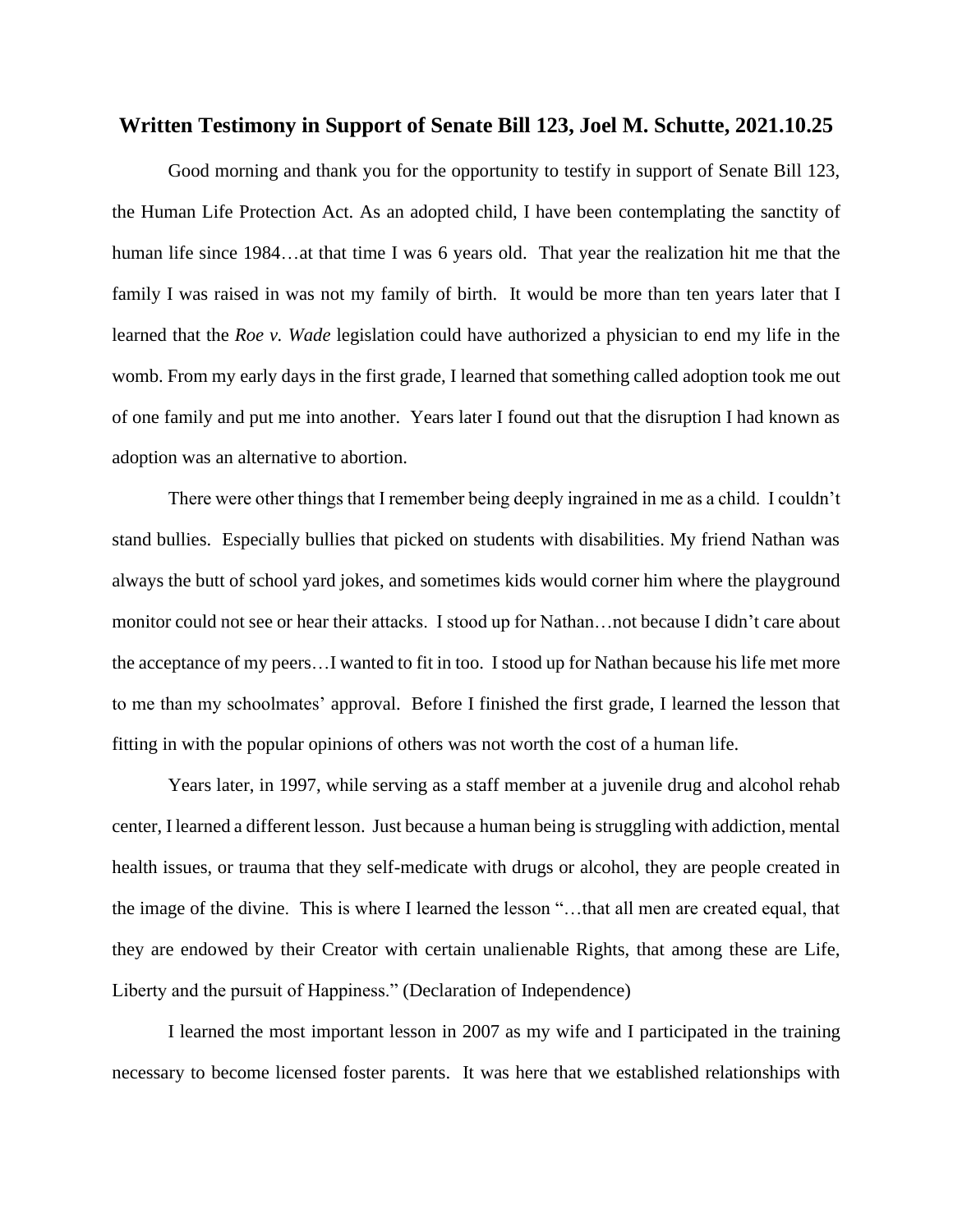friends, case workers, and judges, to wrestle with the most important question of our careers: "What would I be willing to do to stabilize and create pathways of success for children and families in the state of Ohio?" For my wife and I, the answer included opening our home to nineteen foster children from 2008-2016, and eventually saying yes to Judge David Woessner's request that we provide a forever home for five of those nineteen children. We did this because every child is worth fighting for!

In 2019, the Missouri legislature released the identities of both of my biological parents. Later that year, I discovered that I am one of eleven brothers and sisters on my dad's side. I found out that the five oldest of us all have different mothers. I heard that my extended family had put undue pressure on our mothers to abort us. One of my sibling's mothers was taken out of state to a clinic in New York to receive an abortion. She pleaded with our father to change his mind and he eventually relented, otherwise there would have been ten of us instead of eleven.

I still defend people against bullies on the "playground" of life. I wrestle against unjust systems that relegate value and worth to a human being based on their age, race, socioeconomic status, neighborhood, or gender. I stand up for people, bound in unjust systems that leave them with no voice, and for those whose voices cannot be heard from the womb, or through the turmoil of today's political landscape. I stand against systems that support disproportionate amounts of abortions occurring in impoverished neighborhoods, with especially high rates of abortion in minority communities. I support all families choosing life for their child, whether they can afford to raise their son or daughter or not. I support adoption in all forms, including public and private adoptions in the state of Ohio. Our faith community supports initiatives that encourage the success and happiness of children, youth, adults, and senior adults, believing that life is not only precious before one can draw breath on their own, but from the moment one is conceived until the day one draws breath for the last time.